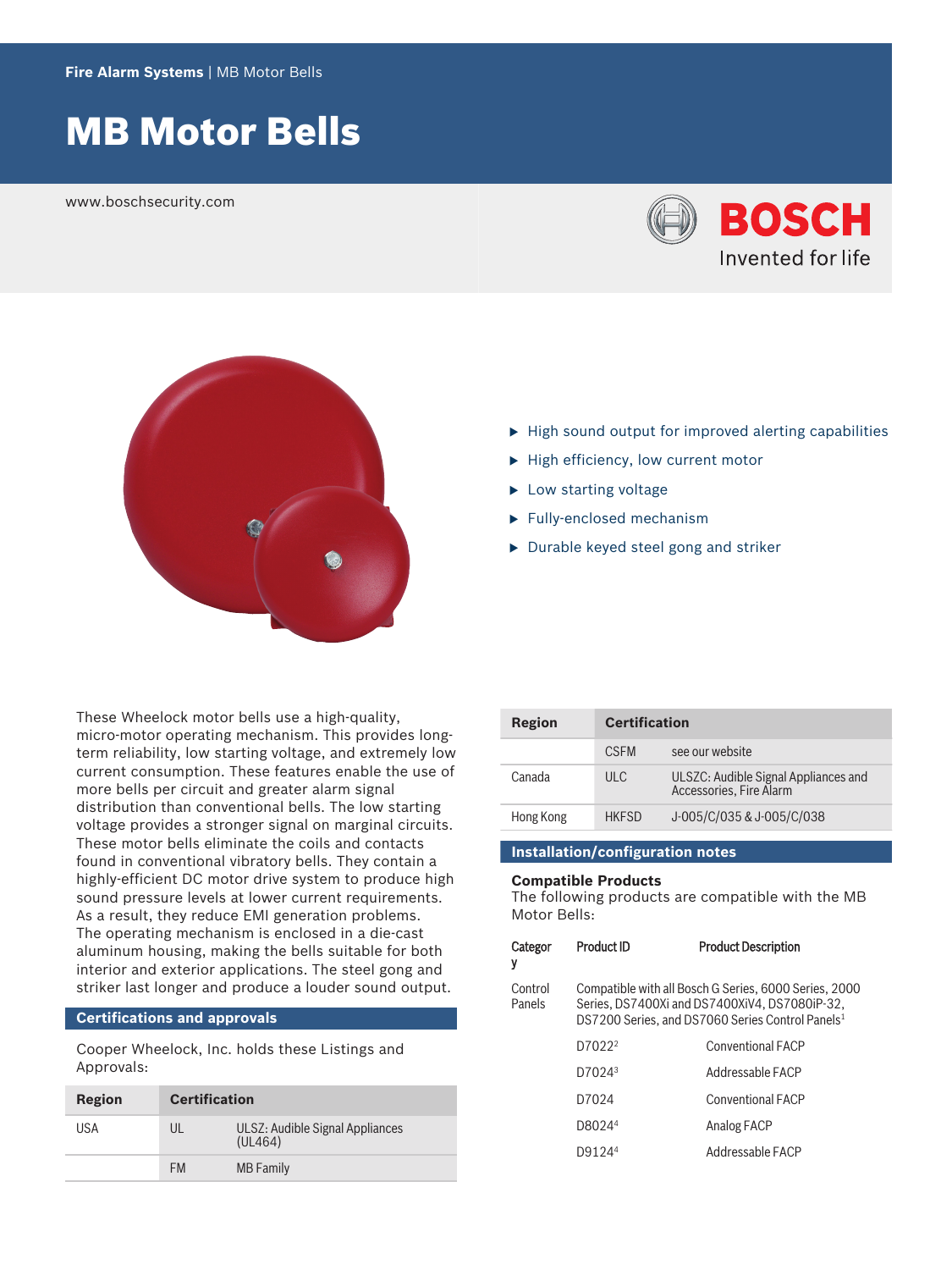|                | D10024A <sup>4</sup>  | Analog FACP                          |
|----------------|-----------------------|--------------------------------------|
|                | FPD-70243,5           | Addressable FACP                     |
|                | FPD-7024 <sup>5</sup> | <b>Conventional FACP</b>             |
|                | FPA-1000 <sup>5</sup> | Analog Addressable FACPs             |
| Modules        | SM-12/24-R            | Synchronization module (red)         |
|                | DSM-12/24-R           | Dual synchronization module<br>(red) |
| <b>Strobes</b> | RSSP-241575W-FR       | Fixed-candela retrofit strobe plate  |
|                | RSSP-24MCW-FR         | Multi-candela retrofit strobe plate  |
|                | RSSP-24MCWH-FR        | High-candela retrofit strobe plate   |

1 For synchronization, use the SM or DSM modules with these control panels and set the horns and synchronization module for 12 VDC operation.

2 The D7022 can be used in either 12 VDC or 24 VDC mode, but the synchronization module must be set for the same operating voltage as the control panel, and the bells must operate at the voltage supplied by the control panel.

3 When used with a D7039 Multiplex Expansion Module, the FPD-7024 and D7024 become addressable fire alarm control panels (FACPs). 4 For synchronization, use the SM or DSM modules with these control panels and set the synchronization module for 24 VDC operation, and use 24 VDC bells. 5 24 V motor bells only.

# **Current Rating**

The peak current of all these motor bells is approximately four times the rated current. This peak current surge exists for about 6 ms and must be supplied by the system power supply to ensure start-up of all devices. If the system power supply does not have sufficient surge capability (generally provided by large filter capacitors), base loading of the supply on the DC bell peak requirements rather than their rated current.

#### **Mounting Considerations** Outdoor or Severe Environment Applications

For an outdoor application or a severe environment (NEMA 3R) application, these motor bells in combination with a WBB‑R Weather Resistant Back Box must be mounted on a flat wall such that the wall covers the entire rear surface of the back box. The back box must have its drain holes pointed toward the ground. The knockouts in the rear surface of the back box must remain intact.

The knockout hole on top of the back box is sized for a half-inch. conduit and matching connector. Use a proper watertight conduit fitting.

# Indoor Applications

For inside applications, mount these motor bells directly on the indicated back boxes for the indicated applications:

|                  | Conduit<br>Applications | Surface<br>Mounted | Semi-Flush<br>Mounted |
|------------------|-------------------------|--------------------|-----------------------|
| Four-inch square |                         |                    |                       |
| <b>BB</b>        |                         |                    |                       |
| <b>DBB</b>       |                         | ٠                  | ٠                     |
| <b>SBB</b>       | ٠                       |                    |                       |
| <b>SHBB</b>      |                         |                    |                       |

# Use as Combination Appliance

Where combination appliances are required, these motor bells can be used with the RSSP‑241575W‑FR (15/75 cd), RSSP‑24MCW‑FR (15 cd, 30 cd, 75 cd, or 110 cd), or RSSP‑24MCWH‑FR (135 cd or 185 cd) Retrofit Strobe Plates that are designed to meet or exceed the latest requirements of NFPA 72, ANSI 117.0 and UL 1971. The bells and retrofit strobe plates are also compatible with the SBL2‑R Retrofit Device Back Box.

# **Wiring**

These motor bells are polarized for use on supervised notification appliance circuits (NAC). All units are provided with four 6 in. (15.2 cm), 18 AWG (ISO 0.75 mm<sup>2</sup>) color-coded leads to meet UL requirements and ensure correct polarity of notification appliance circuit wiring connections.

- Built-in EMI suppression
- Mounting options include surface, flush, semi-flush, and exterior
- Operates on filtered or unfiltered DC

# **Parts included**

| Quant. | Component       |
|--------|-----------------|
| 1      | Motor bell      |
| 1      | Hardware pack   |
| 1      | Literature pack |

# **Technical specifications**

#### **Electrical**

| Current (maximum) at 8 VDC to 17.5 VDC |                                                                           |  |
|----------------------------------------|---------------------------------------------------------------------------|--|
| VDC:                                   | 90 mA                                                                     |  |
| VFWR:                                  | 110 mA                                                                    |  |
| Current (maximum) at 16 VDC to 33 VDC  |                                                                           |  |
| VDC:                                   | $40 \text{ mA}$                                                           |  |
| VFWR:                                  | 56 mA                                                                     |  |
| <b>Environmental</b>                   |                                                                           |  |
| Relative Humidity:                     | Up to 85%                                                                 |  |
| Temperature (Operating):               | $-31^{\circ}$ F to $+151^{\circ}$ F ( $-35^{\circ}$ C to $+66^{\circ}$ C) |  |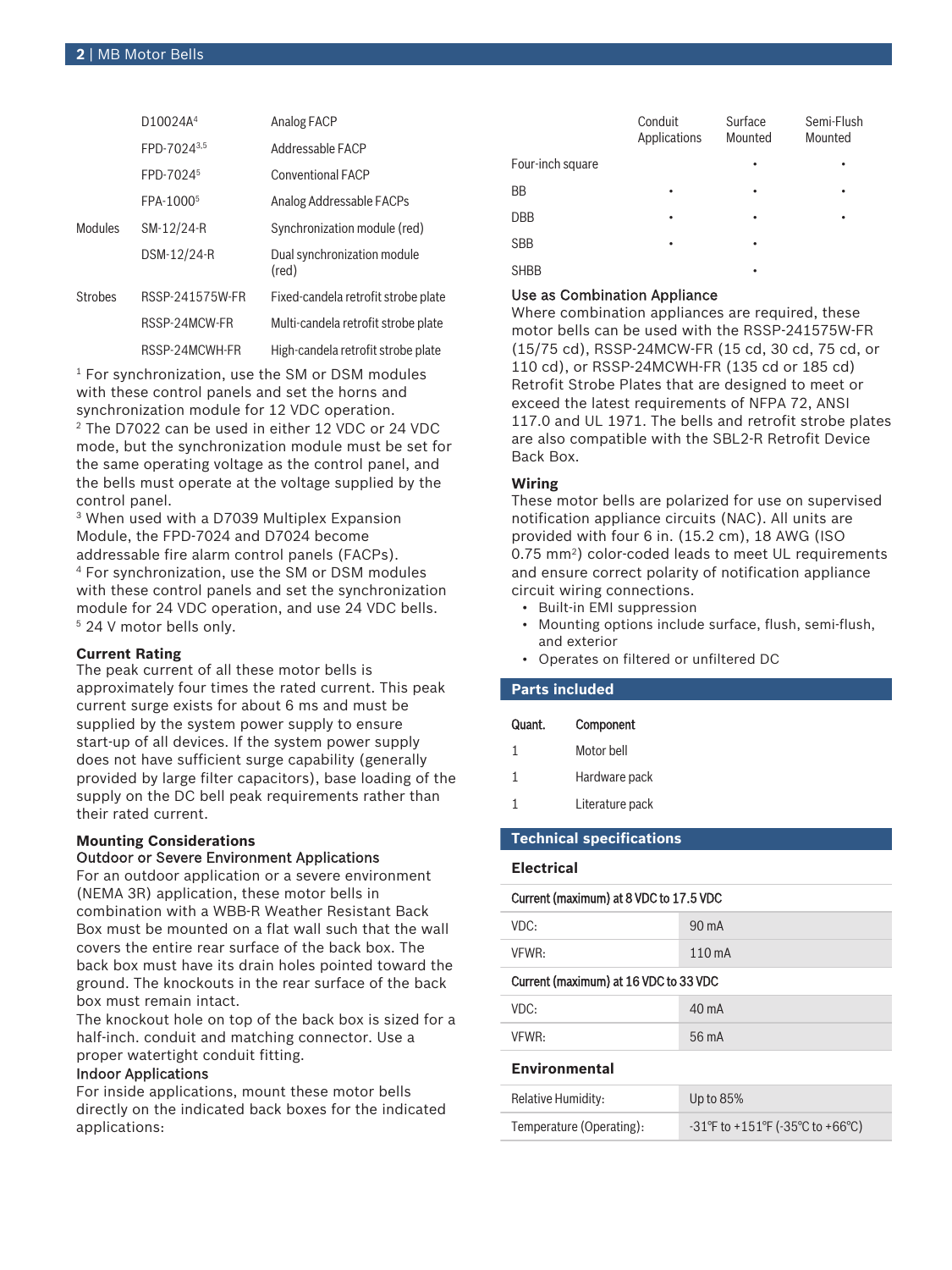### **Mechanical**

| Color:    | High-gloss, red enamel                 |
|-----------|----------------------------------------|
| Material: | Base: die-cast aluminum<br>Gong: steel |

# **UL dB Rating**

Spherical: 92 dB at 10 ft. (3 m)

### **Ordering information**

### **MB‑G6‑12‑R 12 V Motor Bell (6 in. [15 cm])**

Red, 12 VDC bell with a high efficiency, low current motor providing high sound output for improved alerting capabilities Order number **MB-G6-12-R**

#### **MB‑G6‑24‑R 24 V Motor Bell (6 in. [15 cm])**

Red, 24 VDC bell with a high efficiency, low current motor providing high sound output for improved alerting capabilities Order number **MB-G6-24-R**

#### **MB‑G10‑12‑R 12 V Motor Bell (10 in. [25.4 cm])**

Red, 12 VDC bell with a high efficiency, low current motor providing high sound output for improved alerting capabilities Order number **MB-G10-12-R**

#### **MB‑G10‑24‑R 24 V Motor Bell (10 in. [25.4 cm])**

Red, 24 VDC bell with a high efficiency, low current motor providing high sound output for improved alerting capabilities Order number **MB-G10-24-R**

# **Accessories**

**AP‑R Adapter Plate** Red, 15.2 cm (6 in.) square

Order number **AP-R**

# **BB‑R Steel Back Box**

Black, 10.2 cm (4 in.) square, 3.8 cm (1.5 in.) deep Order number **BB-R**

#### **DBB‑R Steel Back Box (red)**

8.6 cm (3.375 in.) square, 5.6 cm (2.1875 in.) deep Order number **DBB-R**

# **RP‑R Retrofit Plate (red)**

20.3 cm (8 in.) high, 14.9 cm (5.875 in.) wide Order number **RP-R**

# **SBB‑R Surface‑mount Back Box (red)**

14 cm (5.5 in.) x 14.2 cm (5.6 in.) x 9.1 cm (3.6 in.) Order number **SBB-R**

# **SBB‑W Surface‑mount Back Box (white)**

14 cm (5.5 in.) x 14.2 cm (5.6 in.) x 9.1 cm (3.6 in.) Order number **SBB-W**

#### **SBL2‑R Retrofit Device Back Box (red)**

dimensions 27.8 cm (10.9 in.) x 15.5 cm (6.1 in.) x 4.3 cm (1.7 in.) Order number **SBL2-R**

#### **SFP‑R Semi‑flush Plate (red)**

15.2 cm (6 in.) square by 0.8 cm (0.3125 in.) thick Order number **SFP-R**

#### **SHBB‑R Shallow Surface Back Box (red)**

12.7 cm (5 in.) square by 4 cm (1.56 in.) deep Order number **SHBB-R**

# **WBB‑R Weather‑resistant Back Box (red)**

10.5 cm (4.125 in.) square by 5.1 cm (2 in.) deep Order number **WBB-R**